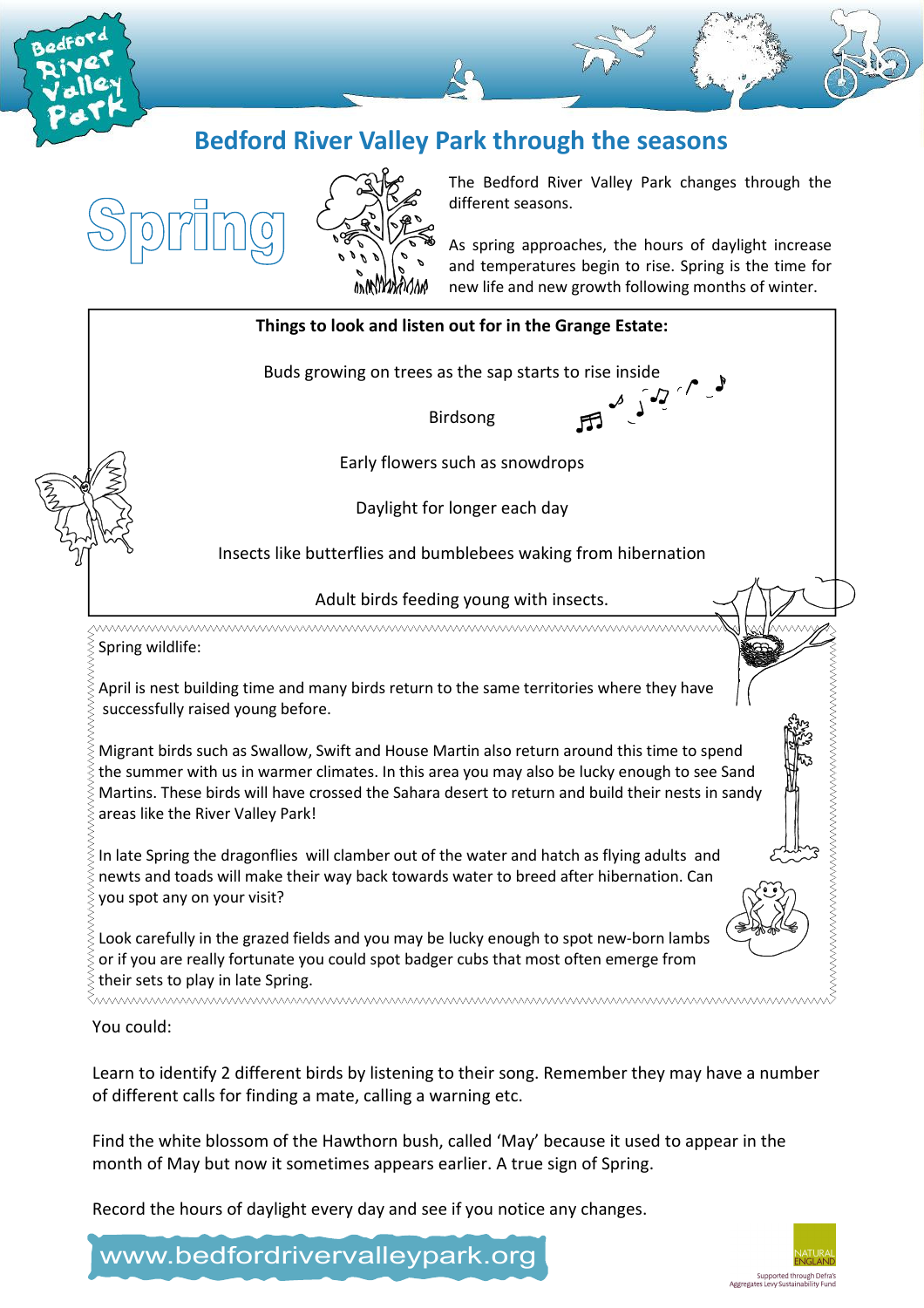







The Bedford River Valley Park changes through the different seasons.

Summer days in the Grange estate are longer and warmer meaning everyone, including the wildlife, is out and about more.



Summer Wildlife:

Hedgerows and verges along the paths and cycle routes should be alive with flowers such as White Campion, Rosebay Willow herb and Cow parsley attracting butterflies and other insects.

Near ponds and streams you should see several of the 21 different species of dragonflies and damselflies recorded here. Remember, very generally, the dragonflies are larger and hold their wings at right angles to their bodies, the damselflies are smaller and hold their delicate wings parallel along their bodies. Look out for the pretty banded demoiselle or a large brown hawker.

Look out for fledgling birds , youngsters that have left the nest but not quite fully grown and  $\frac{1}{2}$  may be still fed by their parents.

You could:

Count how many different visitors to the Grange Estate you see? Are there more than there were in the Spring?

Create a butterfly transect - a set route to walk each day and count the number and species of different butterflies. Use an identification guide to help you.

Listen for Grasshoppers 'singing' in the long grass. Try and pinpoint the noise they are making (by rubbing their legs over their wings creating vibration) to find them before they jump!

Identify three different trees by their leaves—look at shape and size and feel them. Use an identification guide to help you.



Supported through Defra's<br>Aggregates Levy Sustainability Fund

www.bedfordrivervalleypark.org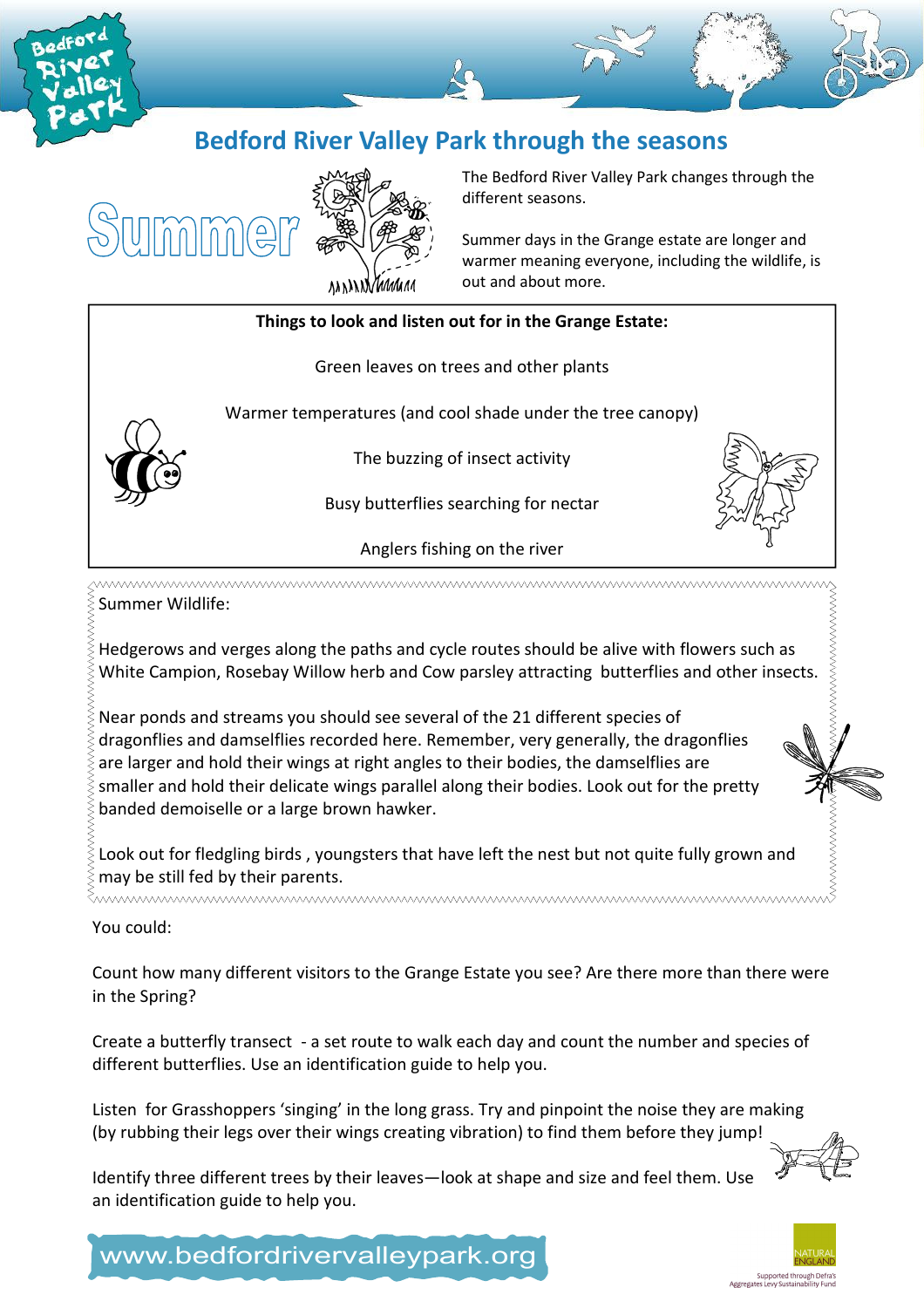





The Bedford River Valley Park changes through the different seasons.

Autumn often brings a quieter time for the wildlife and many birds leave us for warmer countries. Many leaves start to turn brown and orange and fall, leaving bare branches.

#### Things to look and listen out for in the Grange Estate:

Seeds and berries on the trees and bushes

Piles of crunchy, colourful, fallen leaves

Shorter and cooler days with the sun low in the sky

Fungi when damper weather arrives

Starlings and blackbirds arriving in large groups

^^ Autumn Wildlife:

Autumn is the time of the harvest and fruits, seeds and nuts are plentiful on the Grange estate. Animals will begin to prepare for the cold winter ahead and feed well to build strength.



Fruits you may spot on a walk include the blackberry (from bramble), sloes (from Blackthorn) rose hips (from Dog Rose) and Haws (from Hawthorn). Birds will be keen on finding nuts such as acorns (from Oak trees) hazels (from Hazel bushes) as well as feasting on insects and even snails!

Flowers and will also begin to seed and you may find flocks of seed eating birds like finches on teasels in the Estate.

Voles and mice, just like the grey squirrels will be gathering seeds and other  $\hat{\xi}$  foods for their winter stores and you may even be lucky enough to spot a hedgehog in longer grass or hedgerows.

<u>muumuumuumuumuumuumuumuumumumumumum</u>

You could:

Count how many different visitors to the Grange Estate you see? Are there more or less than there were in the Summer?

Identify three different trees by their shape and their bark—compare size, shape and also feel the bark on the trunk. Use an identification guide to help you. Collect fallen leaves and make leaf rubbings using wax crayons or sew them together to create mobiles.



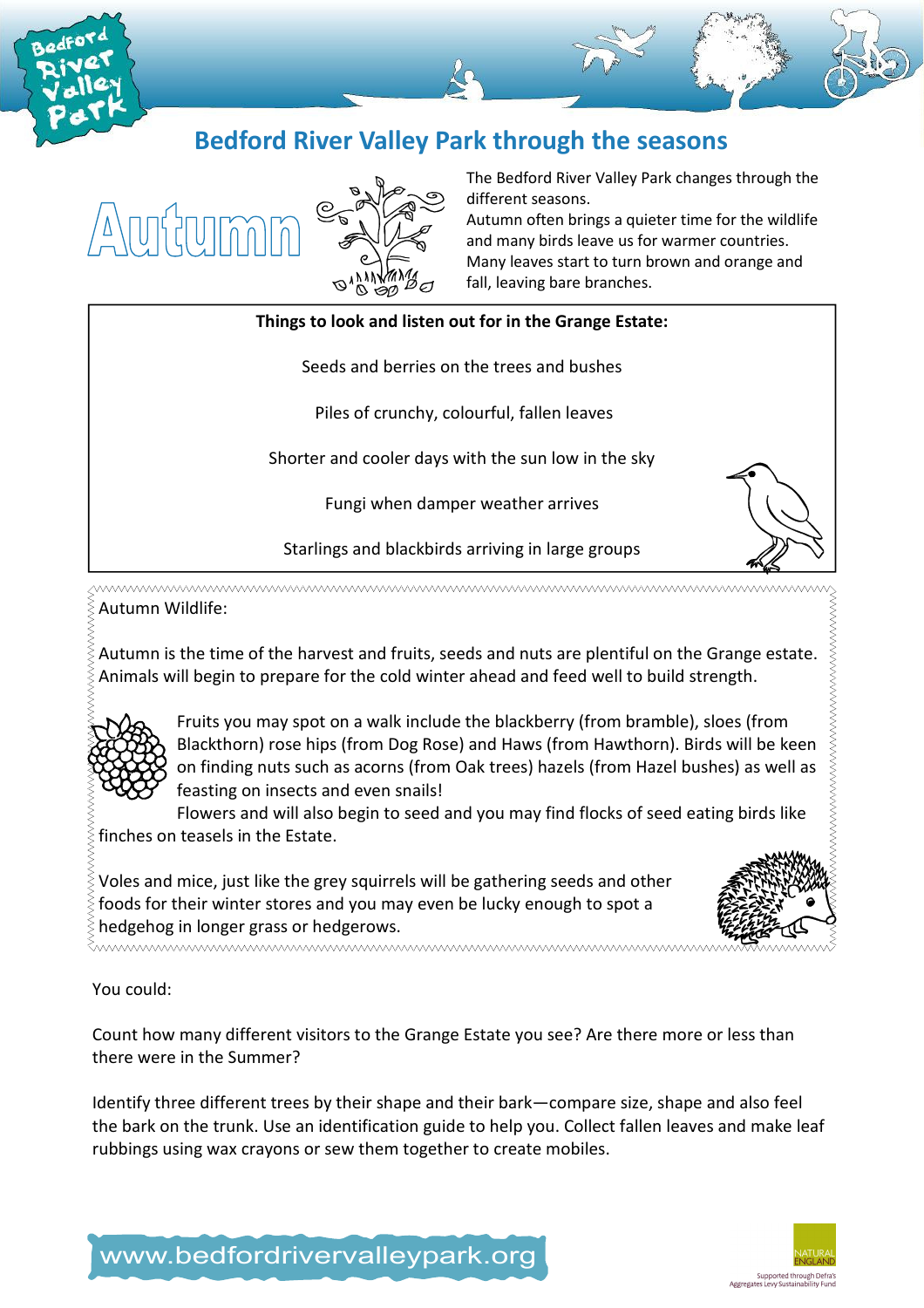

## Bedford River Valley Park through the seasons





The Bedford River Valley Park changes through the different seasons.

As winter arrives, some wildlife will begin to hibernate and others will become less active. The temperatures drop and days are shorter

### Things to look and listen out for in the Grange Estate:

Frost, snow and ice covering the ground

Evergreen trees and shrubs such as Holly

Flocks of birds such as Redwing and Fieldfare

Visitors enjoying the park

Winter Wildlife:

Trees and shrubs with no leaves give an excellent view into the world of some wildlife and you may be able to see birds clearly in the branches.

Mammals may be hard to spot as many are inactive or hibernating, but wildfowl in the Grange Estate, on the wetland areas, should be easily spotted.

Look out for Canada geese moving between feeding areas and other birds such as coot, moorhen, mallard, teal and swans. Herons are also often found in this area, with long legs well adapted to wading at the edges of the ponds and pools.

If you are lucky you may hear woodpeckers drumming on trees in late winter, they begin courtship rituals early.

Evergreen plants are easy to spot in winter and can provide berries as food and rare shelter for some species. Look out for holly (did you know that only the female plant has the bright red berries) and ivy wrapped around branches and trunks of other trees. <del>k</del>

You could:

Check out the ponds and pools you know, especially the shallow scrapes and see if they are frozen. (Remember to stay well away and discuss potential dangers with any group).

During a thaw, look for areas of flooding and note how far the water levels rise.

Look out for footprints and animal tracks in the mud or snow. Use an identification guide to help you. Can you follow a particular set of footprints? Take photographs and compare the sizes and shapes inside in the warm.



Supported through Defra<br>Aggregates Levy Sustainability Fur

Look for other evidence of wildlife, dreys and nests, holes and droppings which may be clearly visible.

www.bedfordrivervalleypark.org